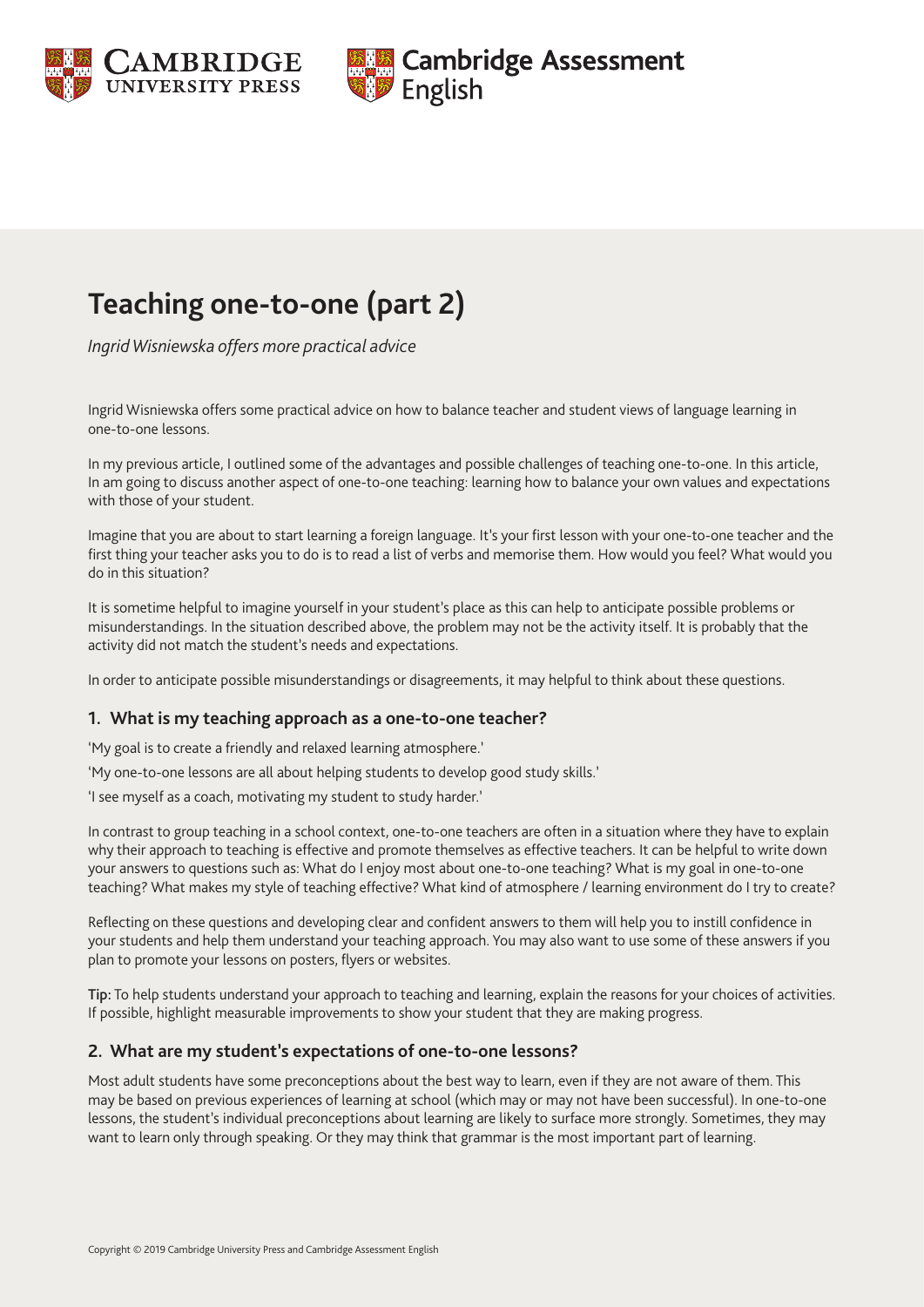



It is helpful to make space in your lessons for students to evaluate activities. Encourage them to discuss how they learned at school and whether they thought it was effective. When choosing learning activities take your student's expectations into account and strike a balance between your and your student's expectations. If, for example, your student thinks that grammar is the most important thing, include a section of grammar in each lesson, but also combine it with other fluencybased or skills-based activities. Careful monitoring by getting regular feedback from your student will also help to make sure that your lessons are on track and your student maintains motivation and continues to make progress.

Tip: To find out if you and your student's expectations are compatible, you may want to offer a free trial lesson without commitment. This gives both teacher and student a chance to decide if there is a match of personalities, expectations and teaching/learning styles.

## **3. How can I find out about my student's language needs and goals?**

At the start of your course, it is essential to establish your student's reasons for learning English and what they will use English for. You can then use this information to work with your student to create an individual learning plan.

Often, your student may be unclear about their goals. They may say that they want to improve their English in general and rely on you to tell them what they need to improve. However, the process of involving the student in planning their course goals and how to achieve them is important for two reasons. First, it helps to create a relationship of collaborative learning that is crucial to engaging the student in the learning process. It allows the student to take some responsibility for the success of the lessons, instead of relying solely on the teacher. Second, it creates milestones for students to measure their own progress. This is an important way to maintain motivation and ensure your student will want to continue learning.

You may want to try out a variety of different methods of finding out about your student's needs and goals. You may start with an interview and follow up with a written questionnaire. Or you may combine an interview with filling out a written questionnaire. You may choose to follow-up with a paragraph or a journal entry (depending on level) about why they want to learn English.

Keep in mind that a student's goals can change over the course of just a few lessons, whether for external reasons (a promotion, a job offer) or simply because they have become better at articulating what they want. Goals need to be revisited and re-evaluated at regular intervals.

Tip: A good way to show your student that they are making progress is to audio record a part of your first lesson. You can replay this at a later date to show how much your student has improved.

## **4. What can I do to ensure that my student turns up on time and avoid absences?**

Finally, it is important to establish some ground rules concerning practical issues such as payments, lateness and absences. Some teachers use a written agreement that clarifies what will happen if a student does not turn up for a lesson, or is more than ten minutes late, for example.

You can decide rules such as:

- please pay at the end of each lesson/Please pay in advance for the next lesson
- please phone or email me 24 hours in advance if you would like to cancel a lesson
- if you are more than 10 minutes late, the lesson will finish at the agreed time
- if you miss a lesson without telling me in advance, it is your responsibility to follow up and arrange the next lesson.